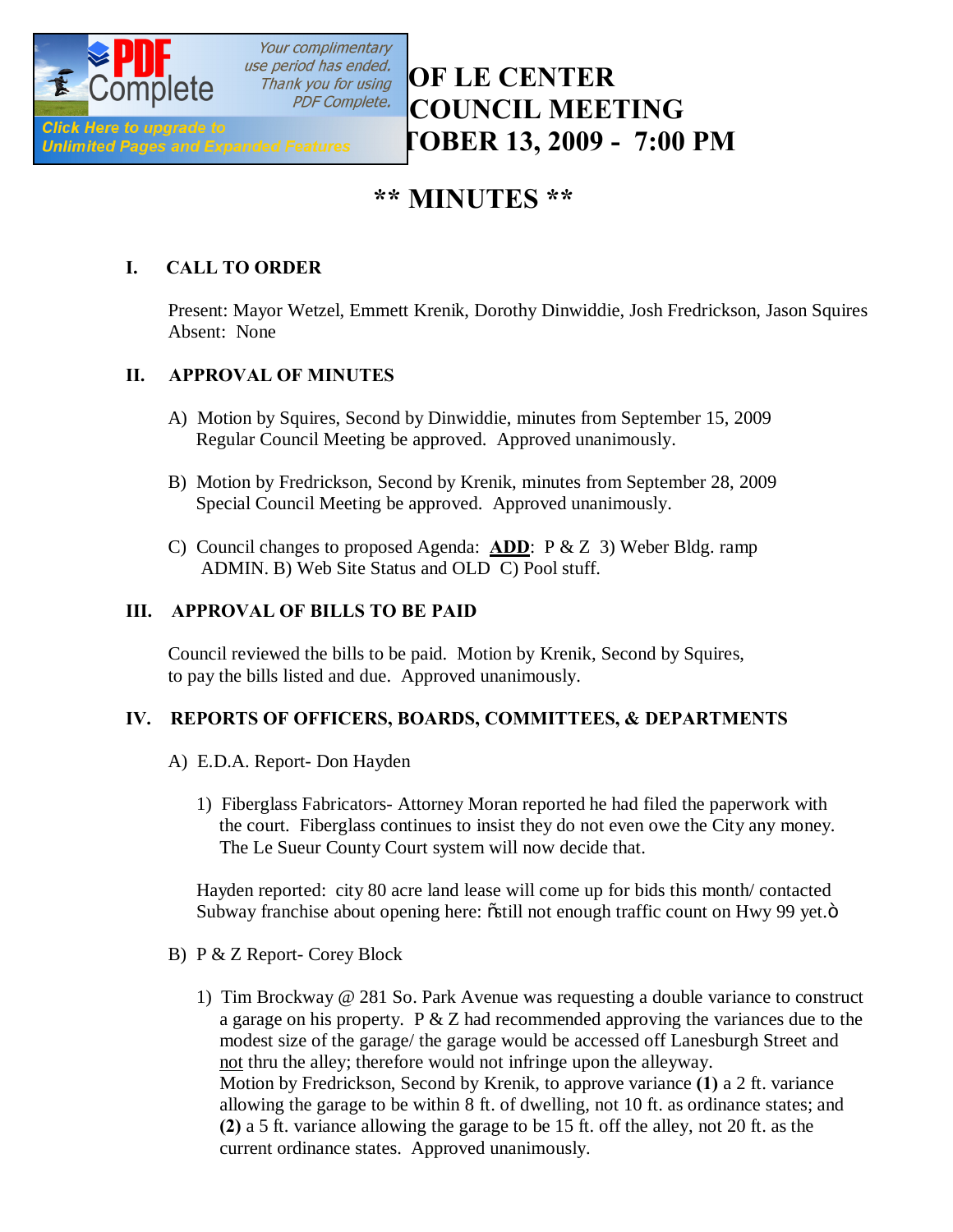

Your complimentary use period has ended. Thank you for using

PDF Complete.  $\frac{1}{3}$  still refuses to allow a rental inspection; insisting they are Click Here to upgrade to<br>
Unlimited Pages and Expanded Features<br>
Unlimited Pages and Expanded Features<br>
Unlimited Pages and Expanded Features<br>
Unlimited Pages and Expanded Features unty. Council agreed: Attorney Moran take them to court.

- 3) Weber Bldg. request for 3 ft. wide handicap ramp along side building on Park Ave. After some discussion; no action taken, building official get more information.
- C) Municipal Liquor Store

City Clerk Collins gave a brief September report: Sales were \$76,602.04; down \$3,700 from August. Sundays are starting to pick up some.

D) Police Department

Police Chief Pfarr reported on the police activities for month of September: 131 calls/ 2,617 miles patrolled.

1) The new Police SUV 2010 Expedition has been ordered in black. 2) Note county letter on 800 Radio system update. Staff seek grants to help pay for.

- E) Water, Sewer, Streets, Parks
	- 1) Lande letter- Supt. Roemhildt explained the letter he sent them concerning the cracked driveway from the 2004 Street Project. The warranty is now off.
	- 2) Selly letter- Roemhildt explained the letter sent to Selly Excavating concerning the Well #4 Project. A motor failed and no one will take monetary responsibility. Our engineer insists this is covered by warranty work.

Public Works Superintendent Curt Roemhildt also gave his monthly report:

- Refuse- new refuse truck bill from Mr. Garage was for exchanging tires with the old garbage truck. They were newer. Now, finally, good for many years.
- ·Curbside leaf pick-up will be Oct. 26, Nov. 2, Nov. 9.
- · Streets- Roemhildt gave a snow plowing plan overview for snow removal.
- ·Trees- planning tree removals on Minnesota Street/ no responses from property owners.
- F) Bolton & Menk Engineering- Joel Hawbaker
	- 1) 2010-11 USRDA Street Project- application had been submitted/ supposed to be 30 day review/ so far no reply back from USDA Rural.
	- 2) 2010 Minnesota Street Project- city engineer to meet with county engineer that week for final review vs. engineer is estimate (which came in higher).

#### **V. PUBLIC FORUM**

 Nancy Stauff was present from the Le Sueur Co. Fair Assn. She re-affirmed the  $\ddot{\text{o}}$  thank yougs to the city staff for their help before, during,  $\&$  after the fair.